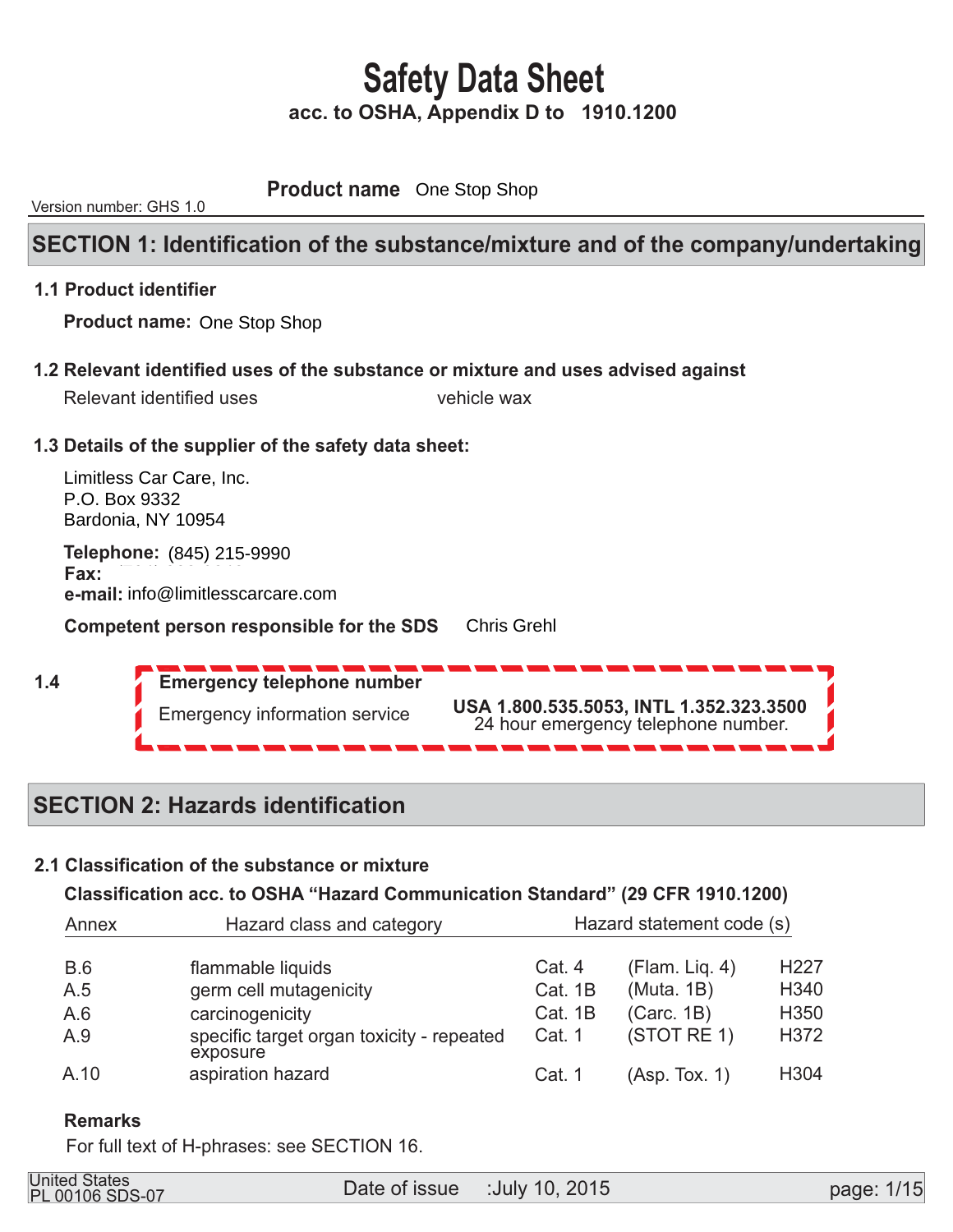**Product name** One Stop Shop

Version number: GHS 1.0

### **The most important adverse physicochemical, human health and environmental effects**

 Delayed or immediate effects can be expected after short or long-term exposure. The product is combustible and can be ignited by potential ignition sources.

### **2.2 Label elements**

### **Labelling acc. to OSHA "Hazard Communication Standard" (29 CFR 1910.1200)**

 **Signal word** 





### **Hazard statements**

| H <sub>227</sub> | Combustible liquid.                                             |
|------------------|-----------------------------------------------------------------|
| H <sub>304</sub> | May be fatal if swallowed and enters airways.                   |
| H340             | May cause genetic defects.                                      |
| H <sub>350</sub> | May cause cancer                                                |
| H372             | Causes damage to organs through prolonged or repeated exposure. |
|                  |                                                                 |

### **Precautionary statements**

### **Precautionary statements - prevention**

Obtain special instructions before use.

Do not breathe dust/fume/gas/mist/vapors/spray.

### **Precautionary statements - response**

IF SWALLOWED: immediately call a POISON CENTER or doctor/physician.

IF exposed or concerned: get medical advice/attention.

Do NOT induce vomiting.

In case of fire: Use sand, carbon dioxide or powder extinguisher to extinguish.

### **Hazardous ingredients for labelling** Stoddard Solvent, Distillates (petroleum), hydrotreated light

### **2.3 Other hazards**

This material is combustible, but will not ignite readily.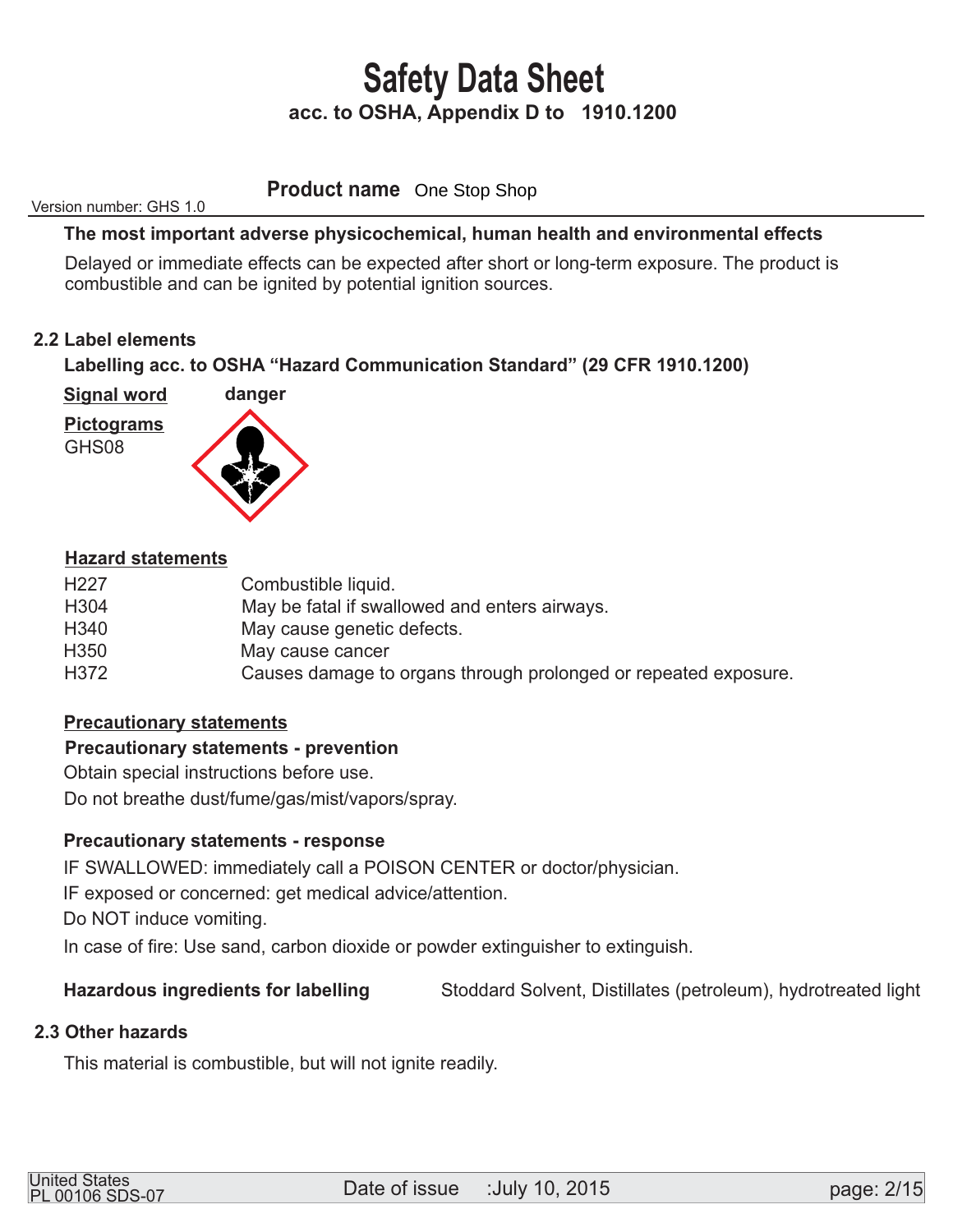**Product name** One Stop Shop

Version number: GHS 1.0

## **SECTION 3: Composition / information on ingredients**

### **3.1 Classification of the substance or mixture**

not relevant (mixture)

### **Description of the mixture**

| Name of substance                              | <b>identifier</b>     | $Wt\%$    | <b>Hazard class and category</b> |                                                                 | <b>Hazard</b><br>statement                                                           |
|------------------------------------------------|-----------------------|-----------|----------------------------------|-----------------------------------------------------------------|--------------------------------------------------------------------------------------|
| <b>Stoddard Solvent</b>                        | CAS No.<br>8052-41-3  | $10 - 25$ | B.6<br>A.5<br>A.6<br>A.9<br>A.10 | Flam. Liq. 3<br>Muta, 1B<br>Carc. 1B<br>STOT RE1<br>Asp. Tox. 1 | H <sub>226</sub><br>H <sub>340</sub><br>H <sub>350</sub><br>H372<br>H <sub>304</sub> |
| Distillates (petroleum),<br>hydrotreated light | CAS No.<br>64742-47-8 | $10 - 25$ | B.6<br>A.10                      | Flam. Lig. 4<br>Asp. Tox. 1                                     | H <sub>227</sub><br>H304                                                             |

## **SECTION 4: First aid measures**

### **4.1 Description of first aid measures**

### **General notes**

 Do not leave affected person unattended. Remove victim out of the danger area. Keep affected person warm, still and covered. Take off immediately all contaminated clothing. In all cases of doubt, or when symptoms persist, seek medical advice. In case of unconsciousness place person in the recovery position. Never give anything by mouth.

### **Following inhalation**

Provide fresh air.

### **Following skin contact**

 After contact with skin, take off immediately all contaminated clothing, and wash immediately with plenty of water.

### **Following eye contact**

 Irrigate copiously with clean, fresh water, holding the eyelids apart. Remove contact lenses, if present and easy to do. Continue rinsing.

### **Following ingestion**

Rinse mouth with water (only if the person is conscious). Do NOT induce vomiting.

| <b>United States</b><br><b>PL 00106 SDS-07</b> | Date of issue :July 10, 2015 |  |
|------------------------------------------------|------------------------------|--|
|                                                |                              |  |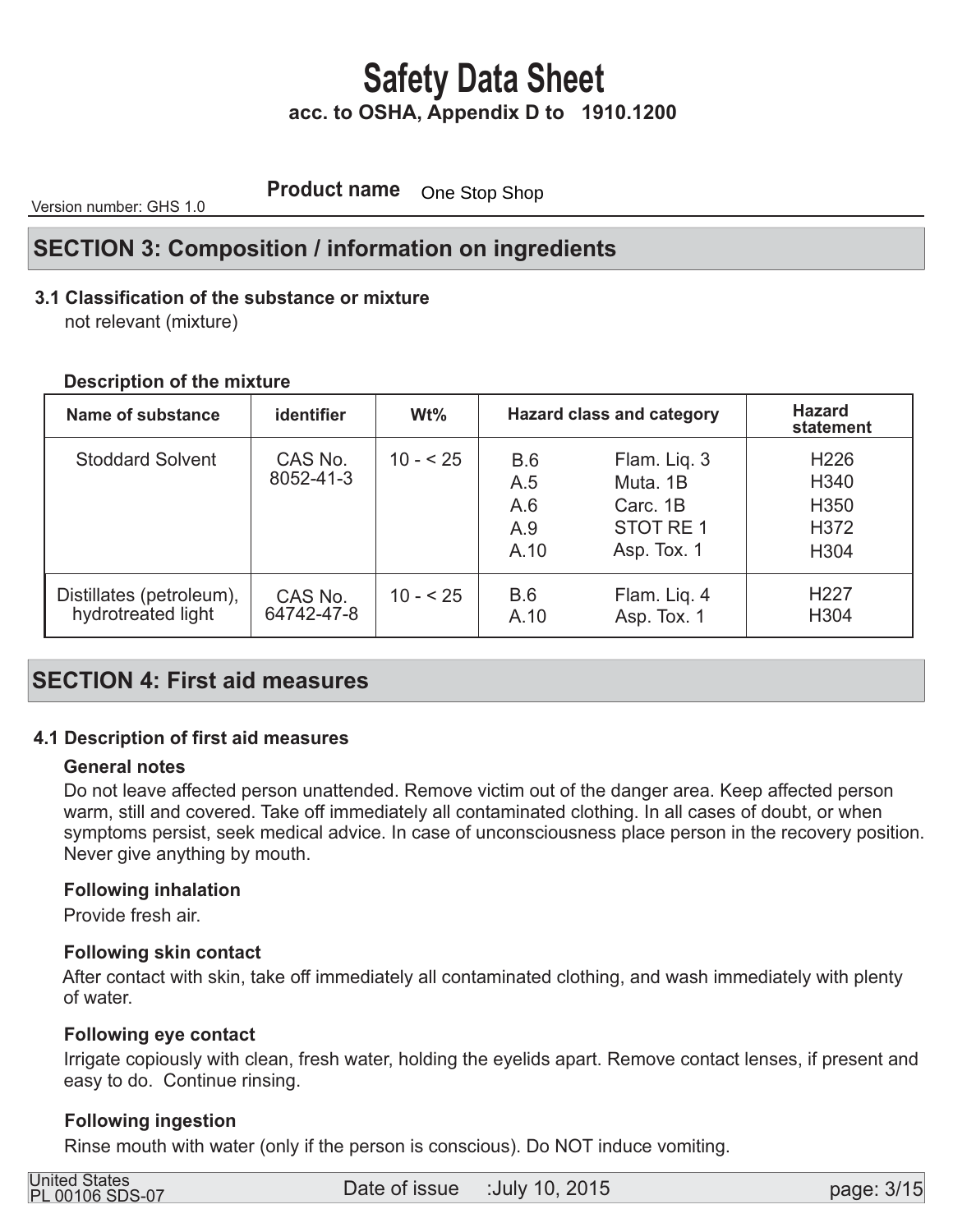**Product name** One Stop Shop

Version number: GHS 1.0

### **SECTION 5: Firefighting measures**

### **5.1 Extinguishing media**

### **Suitable extinguishing media**  water spray, alcohol resistant foam, BC-powder, carbon dioxide (CO2)

### **Unsuitable extinguishing media**

### **5.2 Special hazards arising from the substance or mixture**

Explosive when mixed with combustible material.

 nitrogen oxides (NOx), carbon monoxide (CO), carbon dioxide (CO2)  **Hazardous combustion products** 

### **5.3 Advice for firefighters**

 In case of fire and/or explosion do not breathe fumes. Co-ordinate firefighting measures to the fire surroun dings. Do not allow firefighting water to enter drains or water courses. Collect contaminated firefighting water separately. Fight fire with normal precautions from a reasonable distance.

### **SECTION 6: Accidental release measures**

### **6.1 Personal precautions, protective equipment and emergency procedures**

Remove persons to safety.

### **For emergency responders**

Wear breathing apparatus if exposed to vapors/dust/aerosols/gases.

### **6.2 Environmental precautions**

Keep away from drains, surface and ground water. Retain contaminated washing water and dispose it.

### **6.3 Methods and material for containment and cleaning up**

 **Advices on how to contain a spill** Covering of drains.

### **Advices on how to clean up a spill**

Wipe up with absorbent material (e.g. cloth, fleece). Collect spillage (sawdust, kieselgur (diatomite), sand universal binder).

### **Appropriate containment techniques**

Use of adsorbent materials.

### **Other information relating to spills and releases**

Place in appropriate containers for disposal. Ventilate affected area.

| <b>United States</b> |  |
|----------------------|--|
| PL 00106 SDS-07      |  |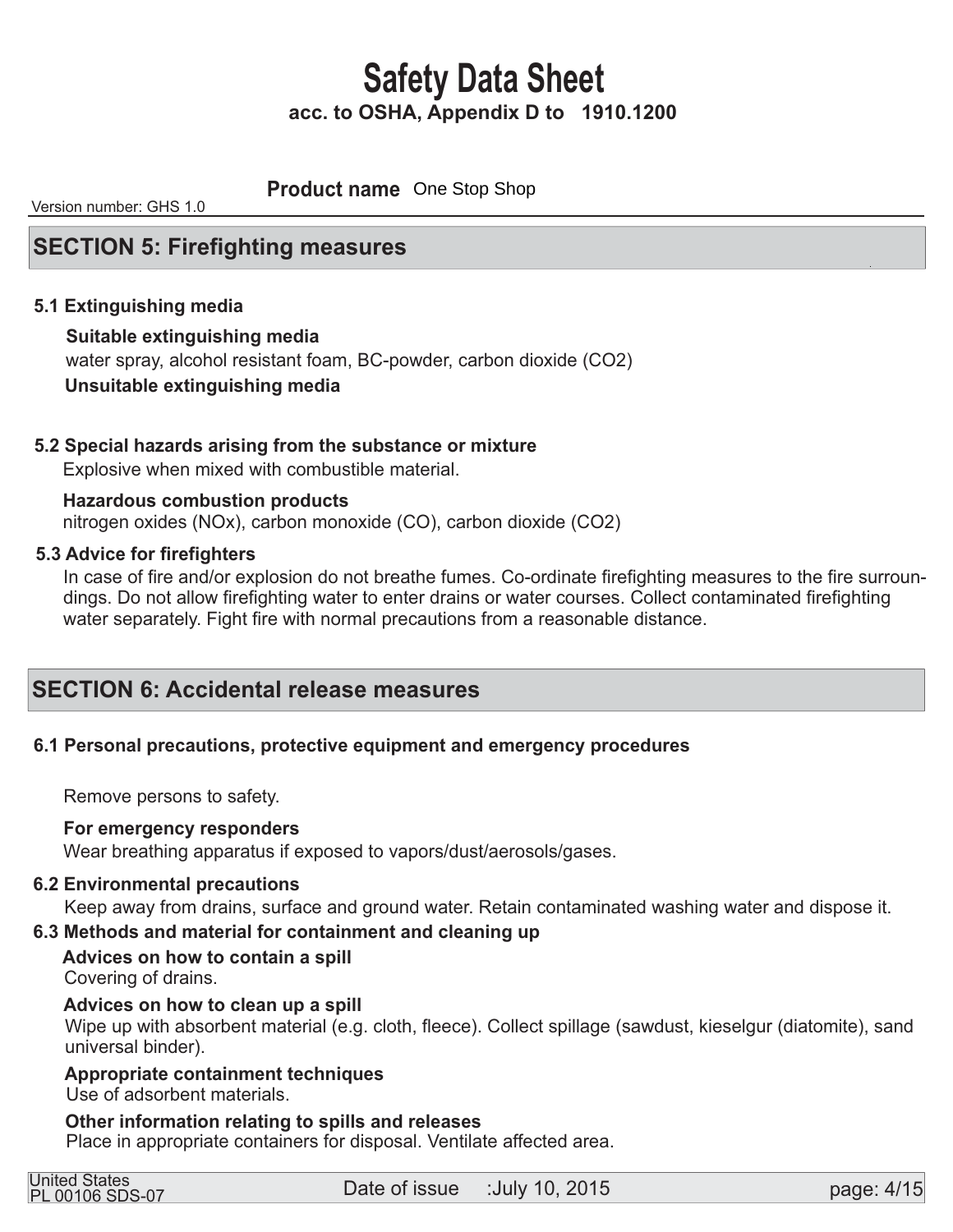**Product name** One Stop Shop

Version number: GHS 1.0

### **Reference to other sections**

Hazardous combustion products: see section 5. Personal precautions: see section 8. Incompatible materials: see section 10. Disposal considerations: see section 13.

### **SECTION 7: Handling and storage**

### **7.1 Precautions for safe handling**

### **Recommendations**

### **Measures to prevent fire as well as aerosol and dust generation**

 Use local and general ventilation. Avoidance of ignition sources. Keep away from sources of ignition - No smoking. Take precautionary measures against static discharge. Use only in well-ventilated areas. Due to danger of explosion, prevent leakage of vapours into cellars, flues and ditches. Ground/bond container and receiving equipment. Use explosion-proof electrical/ventilating/lighting equipment. Use only non sparking tools.

### **Warning**

 Places which are not ventilated, e.g. unventilated below ground level areas such as trenches, conduits and shafts, are particularly prone to the presence of flammable substances or mixtures. Vapors are heavier than air, spread along floors and form explosive mixtures with air. Vapors may form explosive mixtures with air.

### **Advice on general occupational hygiene**

 Wash hands after use. Do not to eat, drink and smoke in work areas. Remove contaminated clothing and protective equipment before entering eating areas. Never keep food or drink in the vicinity of chemicals. Never place chemicals in containers that are normally used for food or drink. Keep away from food, drink and animal feedingstuffs.

### **7.2 Conditions for safe storage, including any incompatibilities**

### **Managing of associated risks**

### **Explosive atmospheres**

 Keep container tightly closed and in a well-ventilated place. Use local and general ventilation. Keep cool. Protect from sunlight.

### **Flammability hazards**

 Keep away from sources of ignition - No smoking. Keep away from heat, hot surfaces, sparks, open flames and other ignition sources. No smoking. Take precautionary measures against static discharge. Protect from sunlight.

### **Incompatible substances or mixtures**

observe compatible storage of chemicals.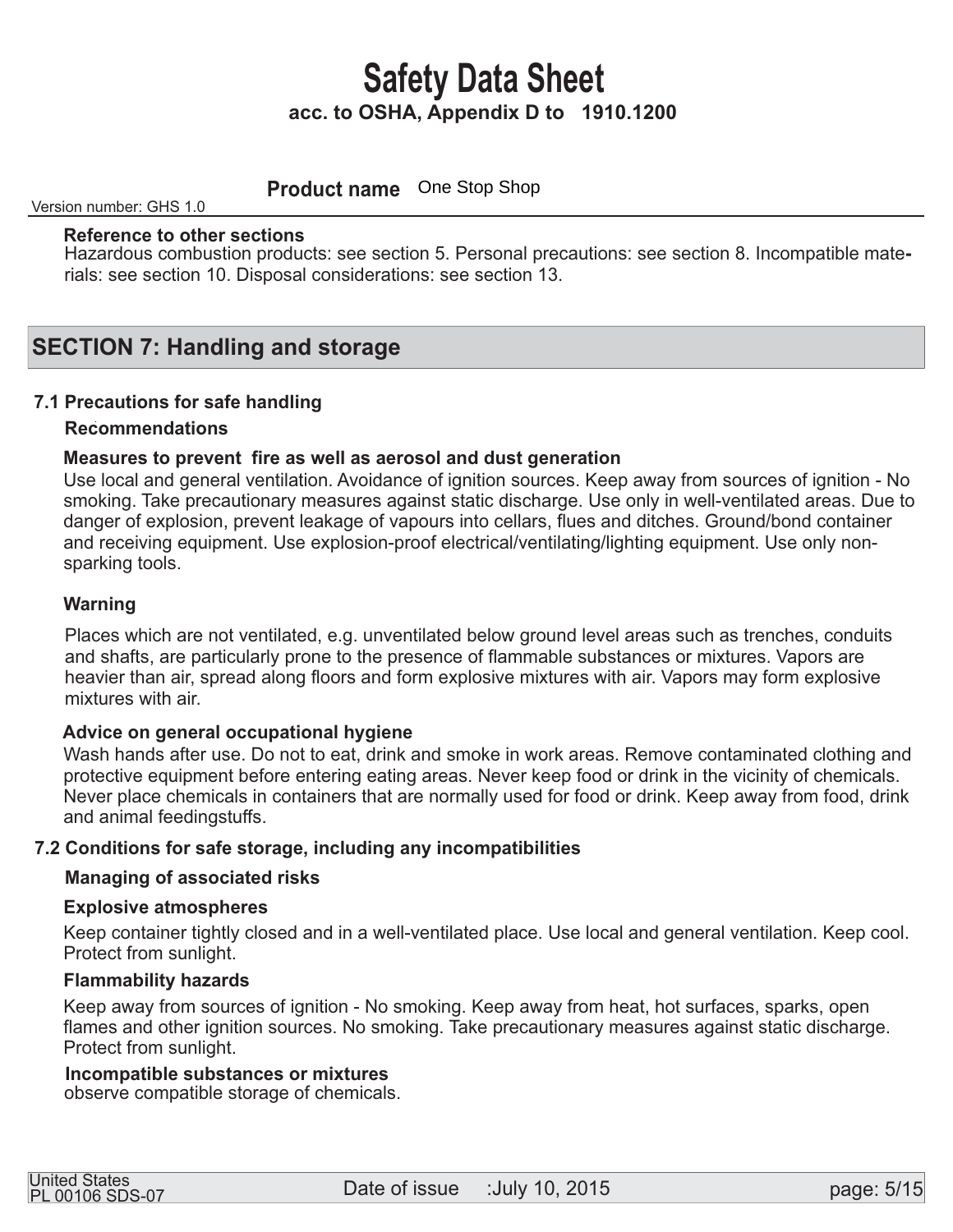**Product name** One Stop Shop

#### Version number: GHS 1.0

### **Control of the effects**

 **Protect against external exposure, such as**  frost

 **Consideration of other advice** 

### **Ventilation requirements**

Use local and general ventilation. Ground/bond container and receiving equipment.

### **7.3 Specific end use(s)**

See section 16 for a general overview.

## **SECTION 8: Exposure controls / personal protection**

### **8.1 Control parameters**

 **National limit values** 

 **Occupational exposure limit values(Workplace Exposure Limits)** 

| Coun-<br>try | Name of agent                   | <b>CAS No</b>     | <b>Identifier</b> | <b>TWA</b><br>[ppm] | $TWA$ <sup>3</sup> | <b>STEL STEL</b><br>[ppm] $\text{[mg/m}^3\text{]}$ | <b>Source</b> |
|--------------|---------------------------------|-------------------|-------------------|---------------------|--------------------|----------------------------------------------------|---------------|
| US           | ethyl alcohol (ethanol) 64-17-5 |                   | <b>PEL</b>        | 1,000               | 1,900              |                                                    | 29 CFR OSHA   |
| US           | stoddard solvent                | $ 8052 - 41 - 3 $ | <b>PEL</b>        | 500                 | 2,900              |                                                    | 29 CFR OSHA   |

# **Notation**

Short-term exposure limit: a limit value above which exposure should not occur and which is related to a 15-minute period unless otherwise specified.

 TWA Time-weighted average (long-term exposure limit): measured or calculated in relation to a reference period of 8 hours time-weighted average.

# **Relevant DNELs/DMELs/PNECs and other threshold levels**

No data available.

### **8.2 Exposure controls**

 **Appropriate engineering controls**  General ventilation.

### **Individual protection measures (personal protective equipment)**

### **Eye/face protection**

Wear eye/face protection.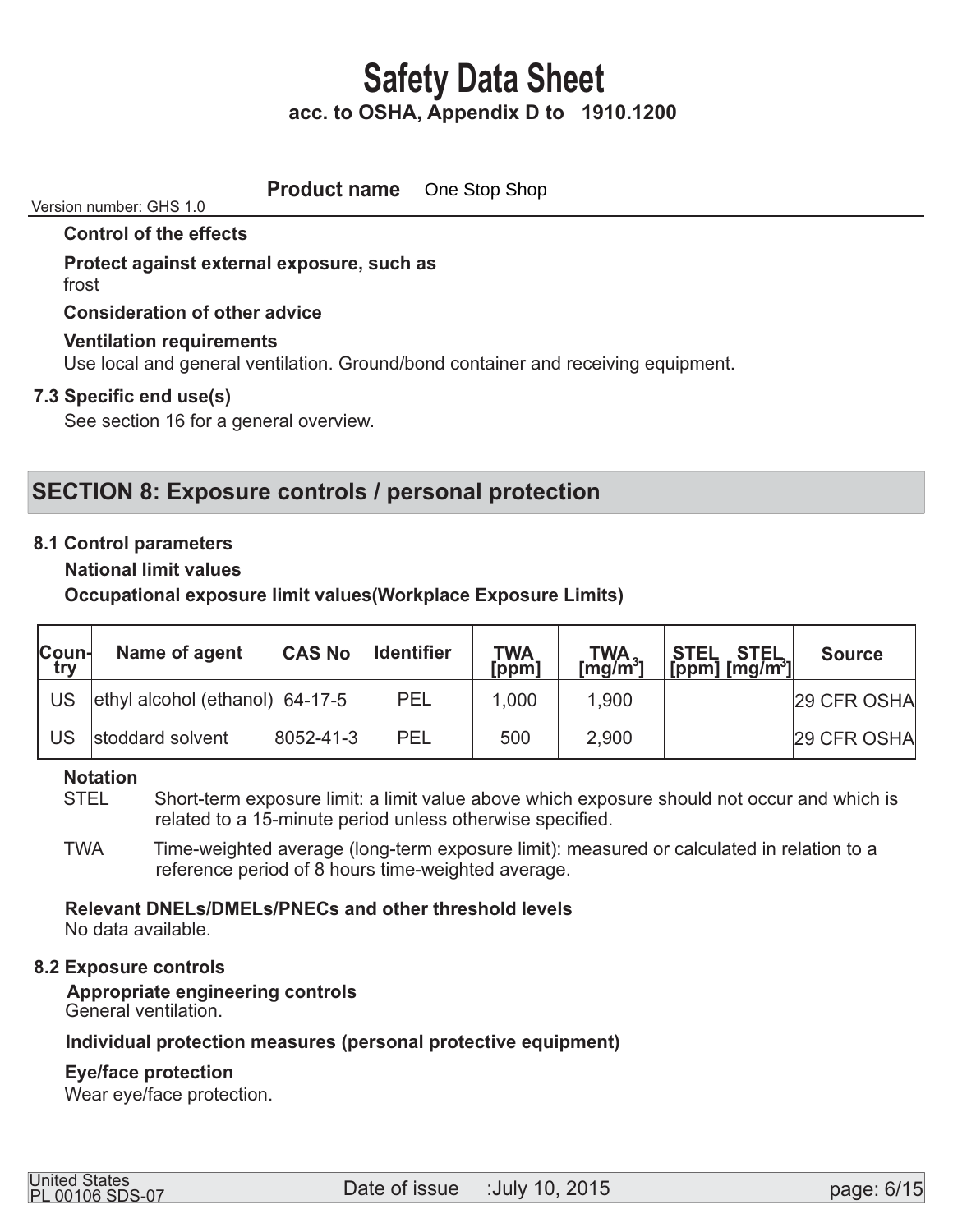**Product name** One Stop Shop

#### Version number: GHS 1.0

### **Skin protection Hand protection**

 Wear suitable gloves. Chemical protection gloves are suitable, which are tested according to EN 374. Check leaktightness / impermeability prior to use. In the case of wanting to use the gloves again, clean them before taking off and air them well. For special purposes, it is recommended to check the resistance to chemicals of the protective gloves mentioned above together with the supplier of these gloves.

### **Other protection measures**

 Take recovery periods for skin regeneration. Preventive skin protection (barrier creams / ointments) is recommended. Wash hands thoroughly after handling.

### **Respiratory protection**

In case of inadequate ventilation wear respiratory protection.

### **Environmental exposure controls**

 Use appropriate container to avoid environmental contamination. Keep away from drains, surface and ground water.

## **SECTION 9: Physical and chemical properties**

### **9.1 Information on basic physical and chemical properties**

 **Appearance** 

| Physical state                          | : Liquid Creme                                    |
|-----------------------------------------|---------------------------------------------------|
| Color                                   | : White                                           |
| Odor                                    | $:$ Orange                                        |
| Other physical and chemical parameters  |                                                   |
| pH (value)                              | $\therefore$ 7.1 at 25 °C                         |
| Melting point / freezing point          | : not determined                                  |
| Initial boiling point and boiling range | $:$ >65 °C at 1 atm                               |
| Flash point                             | : 68 °C at 101.3 kPa 154 °F at 1 atm (closed cup) |
| Evaporation rate                        | : not determined                                  |
| Flammability (solid, gas)               | : not relevant (fluid)                            |
| <b>Explosive limits</b>                 |                                                   |
| lower explosion limit (LEL)             | $: 1$ vol%                                        |
| upper explosion limit (UEL)             | $: 6$ vol%                                        |
| Vapor pressure                          | : 31.69 hPa at 25 $^{\circ}$ C                    |
| Density                                 | $: 0.98$ g/cm <sup>3</sup> 8.14 lbs/US Gal        |
| Relative density                        | : 0.98 - 1.02 water = 1 at 25 °C                  |
|                                         |                                                   |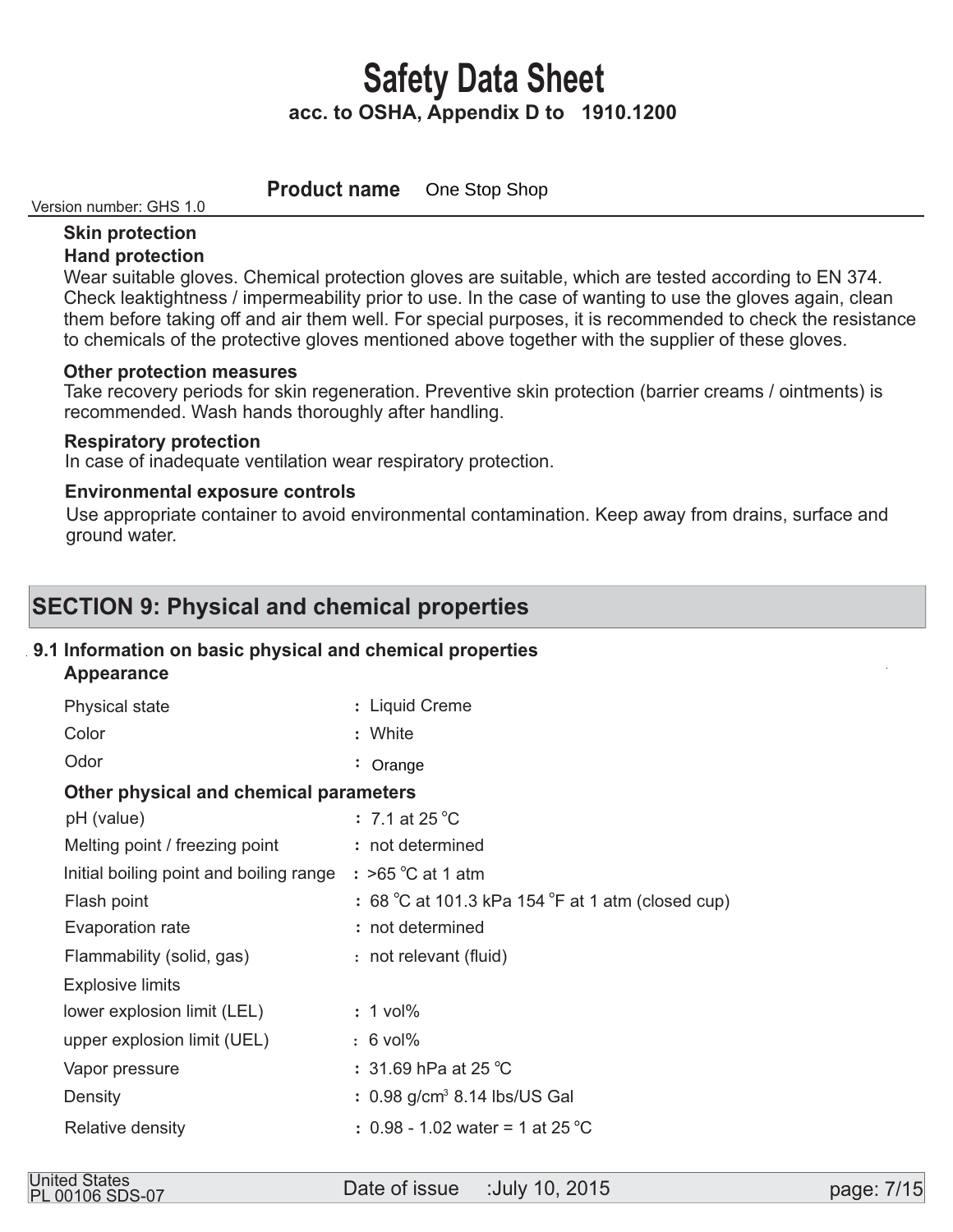## **Product name** One Stop Shop

| Version number: GHS 1.0      |                                     |
|------------------------------|-------------------------------------|
| Solubility(ies)              | : not determined                    |
| <b>Partition coefficient</b> |                                     |
| n-octanol/water (log KOW)    | : This information is not available |
| Auto-ignition temperature    | : not determined                    |
| <b>Viscosity</b>             | : not determined                    |
| <b>Explosive properties</b>  | : none                              |
| Oxidizing properties         | : none                              |
|                              |                                     |

# **SECTION 10: Stability and reactivity**

### **10.1 Reactivity**

 Concerning incompatibility: see below "Conditions to avoid" and "Incompatible materials". The mixture contains reactive substance(s): risk of ignition

### **if heated**

risk of ignition

 $V_{\text{c}}$  is not number:  $\Omega$ H $\Omega$  1.0

### **Chemical stability 10.2**

See below "Conditions to avoid"

### **Possibility of hazardous reactions 10.3**

No known hazardous reactions.

### **10.4 Conditions to avoid**

Keep away from heat, hot surfaces, sparks, open flames and other ignition sources. No smoking.

### **Hints to prevent fire or explosion**

 Use explosion-proof electrical/ventilating/lighting equipment. Use only non-sparking tools. Take precautio nary measures against static discharge.

### **Physical stresses which might result in a hazardous situation and have to be avoided**  strong shocks

### **Incompatible materials 10.5**

There is no additional information.

#### **Hazardous decomposition products**

Reasonably anticipated hazardous decomposition products produced as a result of use, storage, spill and heating are not known. Hazardous combustion products: see section 5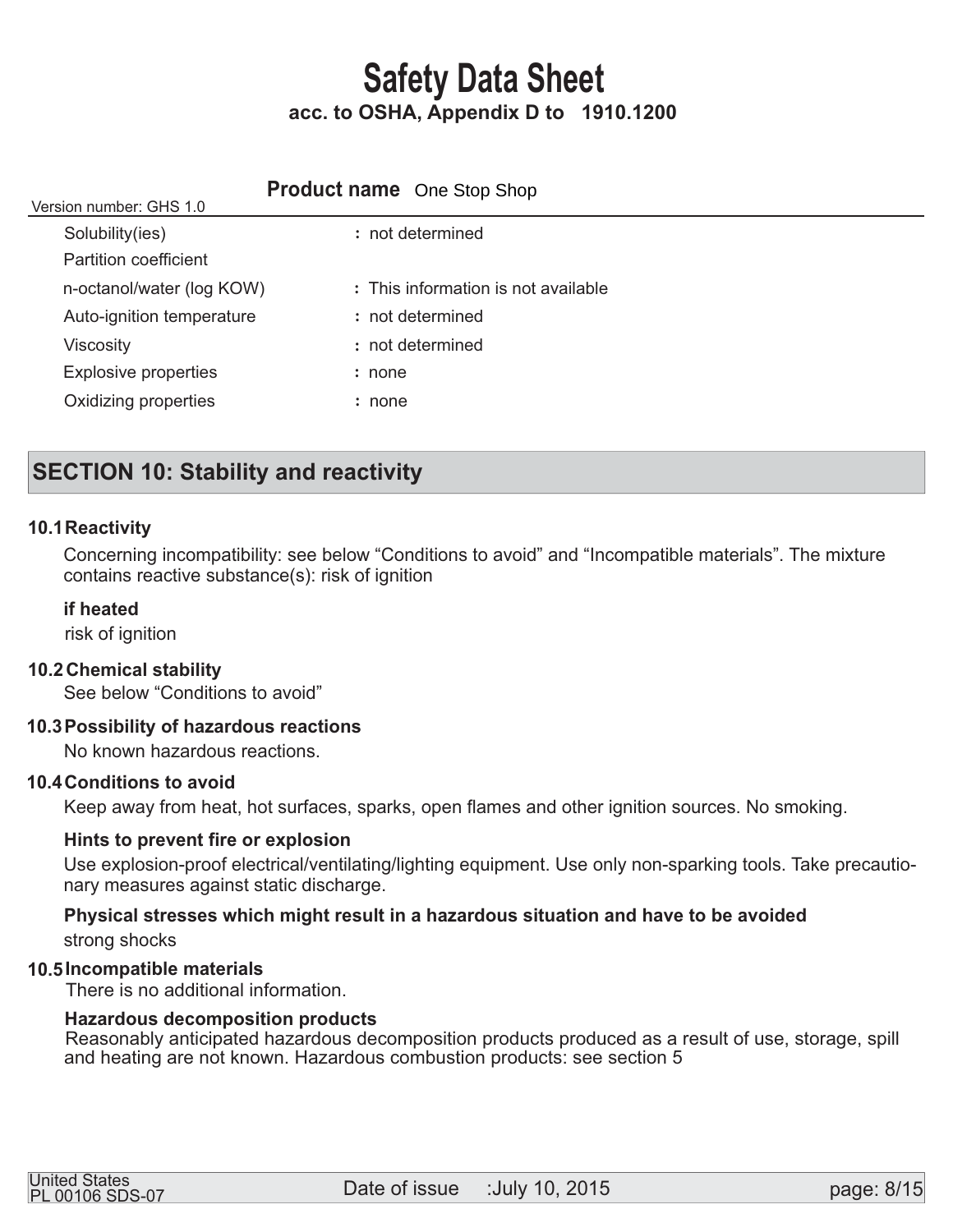**Product name** One Stop Shop

Version number: GHS 1.0

### **SECTION 11: Toxicological information**

### **11.1**

Test data are not available for the complete mixture.

#### **Classification procedure**

The method for classification of the mixture is based on ingredients of the mixture (additivity formula)

### **Classification acc. to OSHA "Hazard Communication Standard" (29 CFR 1910.1200)**

### **Acute toxicity**

Shall not be classified as acutely toxic.

### **Skin corrosion / irritation**

Shall not be classified as corrosive / irritant to skin.

### **Respiratory or skin sensitization**

Shall not be classified as a respiratory or skin sensitizer.

### **Summary of evaluation of the CMR properties**

May cause genetic defects. May cause cancer. Shall not be classified as a reproductive toxicant.

### **Carcinogenicity**

National Toxicology Program (United States) none of the ingredients are listed IARC Monographs **none** of the ingredients are listed

| Name of substance | Name acc. to<br>inventory | <b>CAS No</b>        | $wt\%$ | Classifi-<br>cation | <b>Remarks</b>            | <b>Number</b>     |
|-------------------|---------------------------|----------------------|--------|---------------------|---------------------------|-------------------|
| ethyl alcohol     | Ethanol                   | $64-17-5$ $ 0.1157 $ |        |                     | in alcoholic<br>beverages | Volume<br>96,100E |

### **Specific target organ toxicity (STOT)**

### **Specific target organ toxicity - single exposure**

Shall not be classified as a specific target organ toxicant. (single exposure).

### **Specific target organ toxicity - repeated exposure**

Causes damage to organ through prolonged or repeated exposure.

### **Aspiration hazard**

May be fatal if swallowed and enters airways.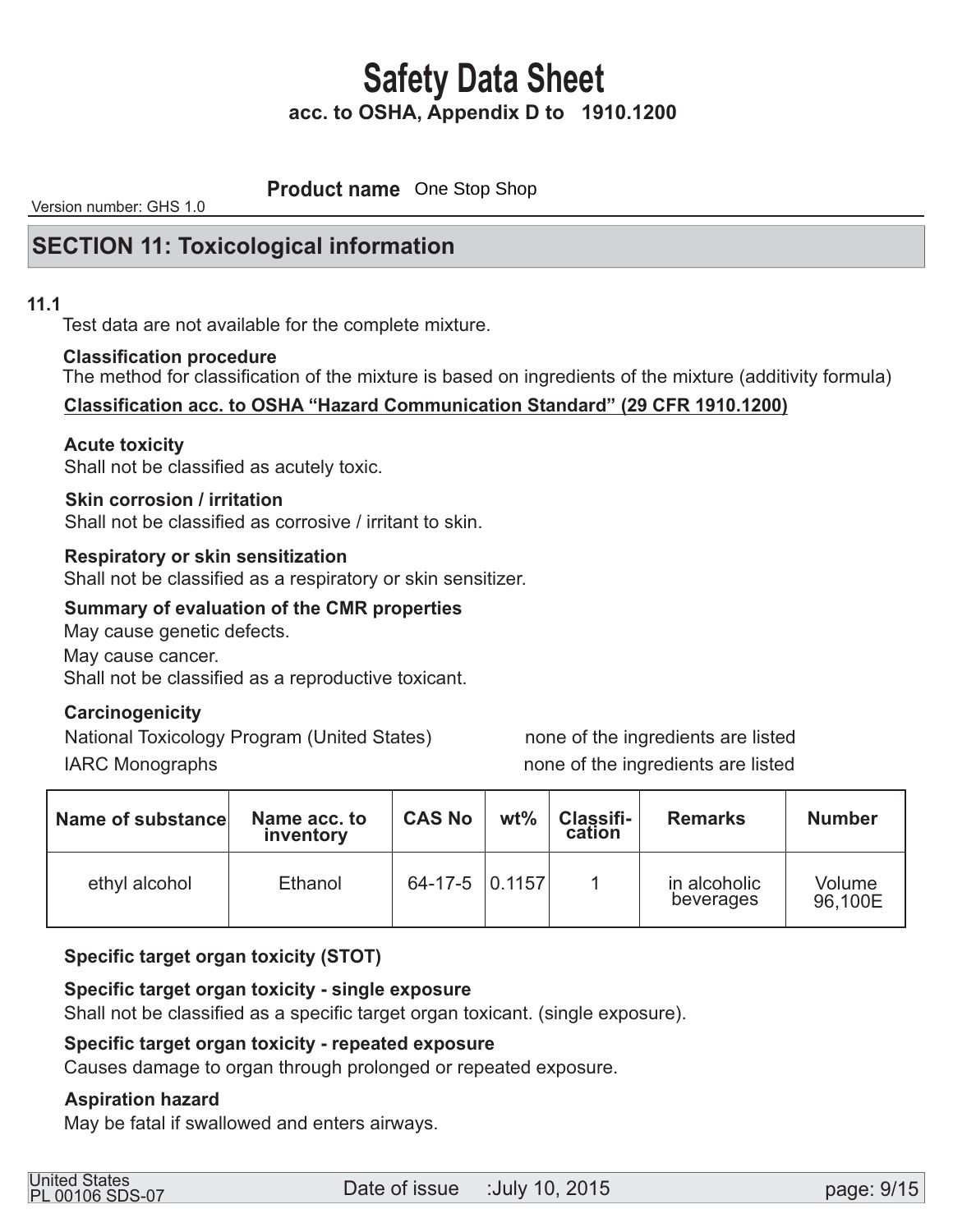**Product name** One Stop Shop

Version number: GHS 1.0

## **SECTION 12: Ecological information**

### **12.1 Toxicity**

### **Aquatic toxicity (acute)**

Shall not be classified as hazardous to the aquatic environment.

### **12.2 Process of degradability**

Data are not available.

### **12.3 Bioaccumulative potential**

Data are not available.

### **Bioaccumulative potential of components of the mixture**

| Name of substance       | <b>CAS No</b> | <b>BCF</b> | <b>Log KOW</b> | <b>BOD5/COD</b> |
|-------------------------|---------------|------------|----------------|-----------------|
| <b>Stoddard Solvent</b> | 8052-41-3     |            | 7.15           |                 |

### **12.4 Mobility in soil**

Data are not available.

## **12.5 Results of PBT and vPvB assessment**

Data are not available.

### **12.6 Other adverse effects**

Data are not available.

## **SECTION 13: Disposal considerations**

### **13.1 Waste treatment methods**

# **Waste treatment-relevant information**

Solvent reclamation/regeneration.

### **Sewage disposal-relevant information**

 Do not empty into drains. Avoid release to the environment. Refer to special instructions / safety data sheets.

### **Waste treatment of containers / packages**

 Completely emptied packages can be recycled. Handle contaminated packages in the same way as the substance itself.

### **13.2 Remarks**

 Please consider the relevant national or regional provisions. Waste shall be separated into the categories that can be handled separately by the local or national waste management facilities.

| <b>United States</b>   |  |
|------------------------|--|
| <b>PL 00106 SDS-07</b> |  |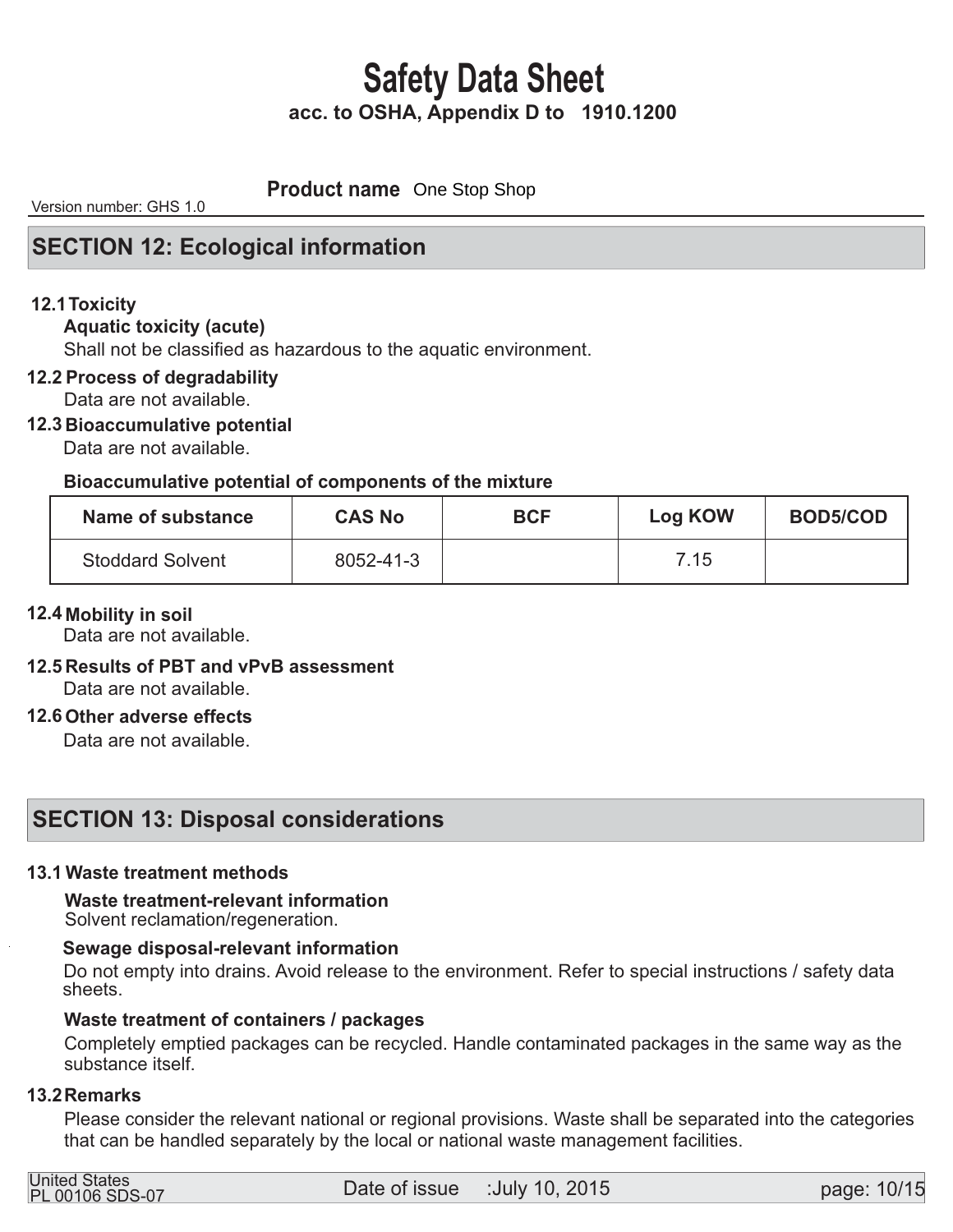### **Product name** One Stop Shop

Version number: GHS 1.0

## **SECTION 14: Transport information**

| 14.1 UN number                                                           | (not subject to transport regulations)                                          |
|--------------------------------------------------------------------------|---------------------------------------------------------------------------------|
| <b>14.2 UN proper shipping name</b>                                      | not relevant                                                                    |
| <b>14.3 Transport hazard class(es)</b><br><b>Class</b>                   |                                                                                 |
| 14.4 Packing group                                                       | not relevant                                                                    |
| <b>14.5</b> Environmental hazards                                        | none (non-environmentally hazardous acc. to the dangerous<br>goods regulations) |
| 14.6 Special precautions for user<br>There is no additional information. |                                                                                 |

# 14.7 Transport in bulk according to Annex II of MARPOL 73/78 and the IBC Code

The cargo is not intended to be carried in bulk.

## **SECTION 15: Regulatory information**

### **15.1 Safety, health and environmental regulations specific for the product in question**

### **National regulations (United States)**

### **SARA TITLE III (Superfund Amendment and Reauthorization Act)**

 List of Extremely Hazardous Substances (40 CFR 355) (EPCRA Section none of the ingredientes are listed 302 and 304)

Specific Toxic Chemical Listings (40 CFR 372) (EPCRA Section 313) none of the ingredients are listed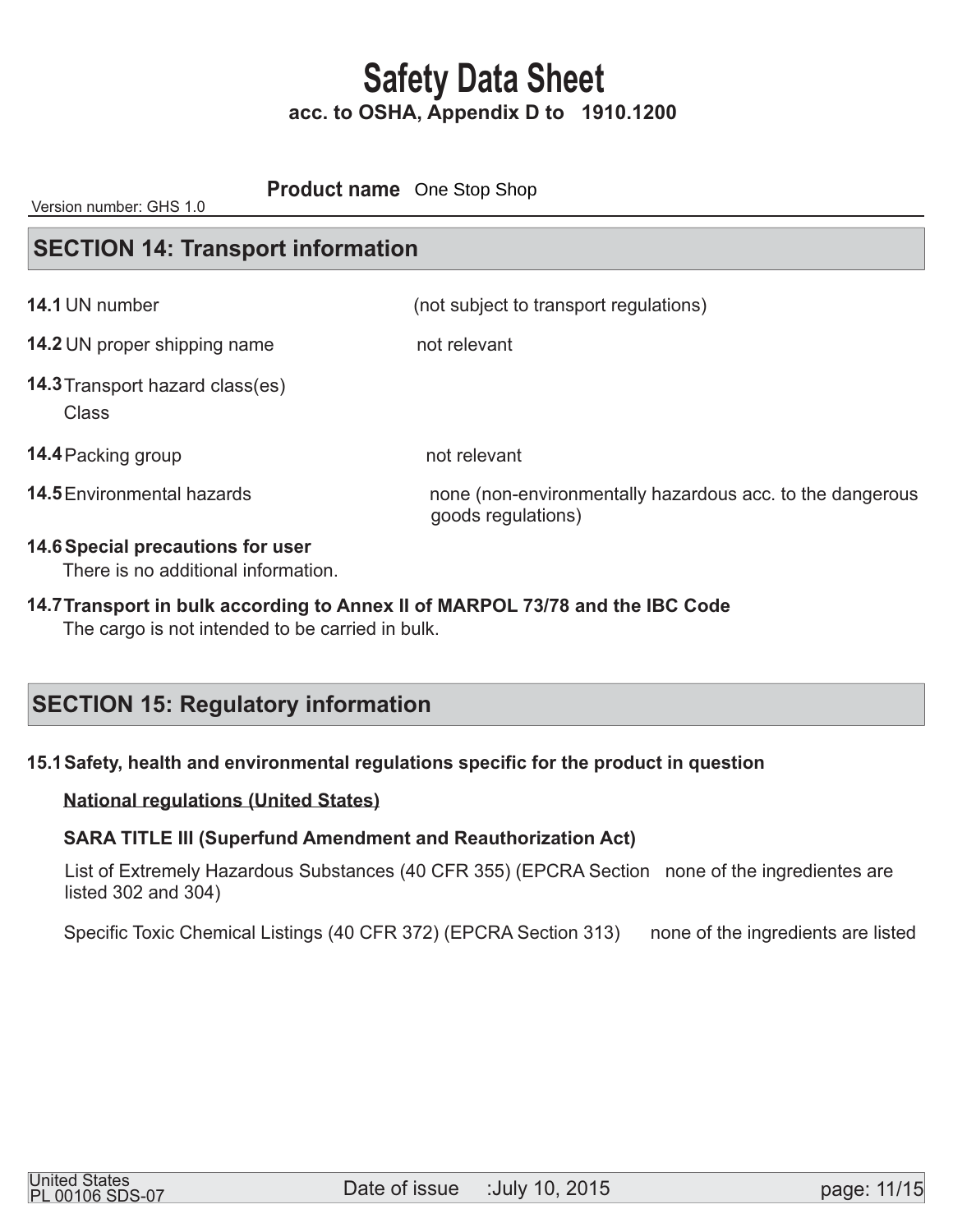**Product name** One Stop Shop

Version number: GHS 1.0

# **Industry or sector specific available guidance(s)**

### **NPCA-HMIS<sup>®</sup> III**

Hazardous Materials Identification System (American Coatings Association)

| Category                         | <b>Rating</b> | <b>Description</b>                                                                                                                                                   |
|----------------------------------|---------------|----------------------------------------------------------------------------------------------------------------------------------------------------------------------|
| Chronic                          | $\star$       | Chronic (long-term) health effects may result from repeated<br>overexposure.                                                                                         |
| Health                           | 0             | No significant risk to health.                                                                                                                                       |
| Flammability                     | 2             | Materials that must be moderately heated or exposed to rela-<br>tively high ambient temperatures before ignition can occur.                                          |
| Physical hazard                  | $\bf{0}$      | Materials that are normally stable, even under fire conditions,<br>and will not react with water, polymerize, decompose, condense,<br>or self-react. Non-explosives. |
| Personal protective<br>equipment |               |                                                                                                                                                                      |

### **NFPA® 704**

 National Fire Protection Association: Standard System for the Identification of the Hazards of Materials for Emergency Response (United States) National Fire Protection Association (United States)

| Category       | Degree of<br>hazard | <b>Description</b>                                                                                                          |
|----------------|---------------------|-----------------------------------------------------------------------------------------------------------------------------|
| Flammability   | 2                   | Materials that must be moderately heated or exposed to rela-<br>tively high ambient temperatures before ignition can occur. |
| Health         | 0                   | Materials that, under emergency conditions, would offer no<br>hazard beyond that of ordinary combustible material.          |
| Instability    | 0                   | Materials that are normally stable, even under fire conditions.                                                             |
| Special hazard |                     |                                                                                                                             |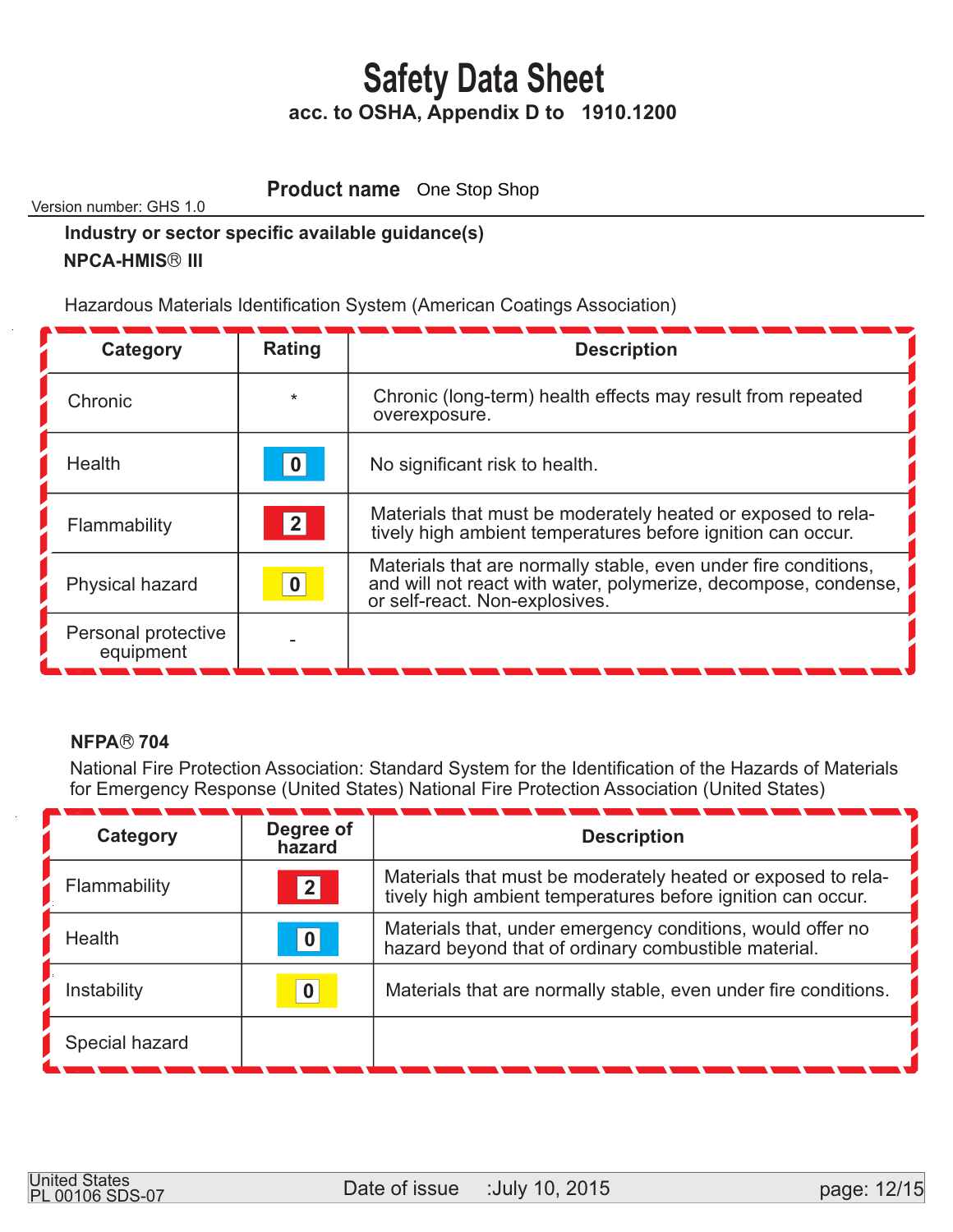| <b>Product name</b> One Stop Shop<br>Version number: GHS 1.0                                                                                                                                                                   |                           |                                                         |                                  |
|--------------------------------------------------------------------------------------------------------------------------------------------------------------------------------------------------------------------------------|---------------------------|---------------------------------------------------------|----------------------------------|
| <b>Right to know Hazardous Substance List</b>                                                                                                                                                                                  |                           |                                                         |                                  |
| Name of substance                                                                                                                                                                                                              | <b>CAS No</b>             | <b>Remarks</b>                                          | <b>Classifications</b>           |
| <b>Stoddard Solvent</b>                                                                                                                                                                                                        | 8052-41-3                 |                                                         | F <sub>2</sub>                   |
| Legend<br>Flammable - Second Degree.<br>F2<br><b>Proposition 65 List of chemicals</b><br><b>Relevant European Union (EU) safety, health and environmental provisions</b><br>Classification according to GHS (1272/2008/EC,CLP) |                           | none of the ingredients are listed                      |                                  |
| <b>Hazard class</b><br>germ cell mutagenicity<br>carcinogenicity<br>specific target organ toxicity - repeated exposure<br>aspiration hazard                                                                                    | Category<br>1B<br>1B<br>1 | (Muta. 1B)<br>(Carc. 1B)<br>(STOTRE 1)<br>(Asp. Tox. 1) | <b>Hazard class and category</b> |

# **SECTION 16: Other information**

### **Abbreviations and acronyms 16.1**

| Abbr.       | <b>Descriptions of used abbreviations</b>                                                                                    |
|-------------|------------------------------------------------------------------------------------------------------------------------------|
| 29 CFR OSHA | 29 CFR §1910.1001 - Occuptional Safety and Health Standards: Toxic and Hazardous Substances<br>(permissible exposure limits) |
| Asp. Tox.   | aspiration hazard                                                                                                            |
| <b>BCF</b>  | <b>BioConcentration Factor</b>                                                                                               |
| <b>BOD</b>  | Biochemical Oxygen Demand                                                                                                    |
| Carc.       | carcinogenicity                                                                                                              |
| CAS         | Chemical Abstracts Service (Service that maintains the most comprehensive list of chemical substances)                       |
| <b>CLP</b>  | Regulation (EC) No 1272/2008 on classification, labeling and packaging of substances and mixtures                            |
| <b>CMR</b>  | Carcinogenic, Mutagenic or toxic for Reproduction                                                                            |

United States<br>PL 00106 SDS-07 **Date of issue** :July 10, 2015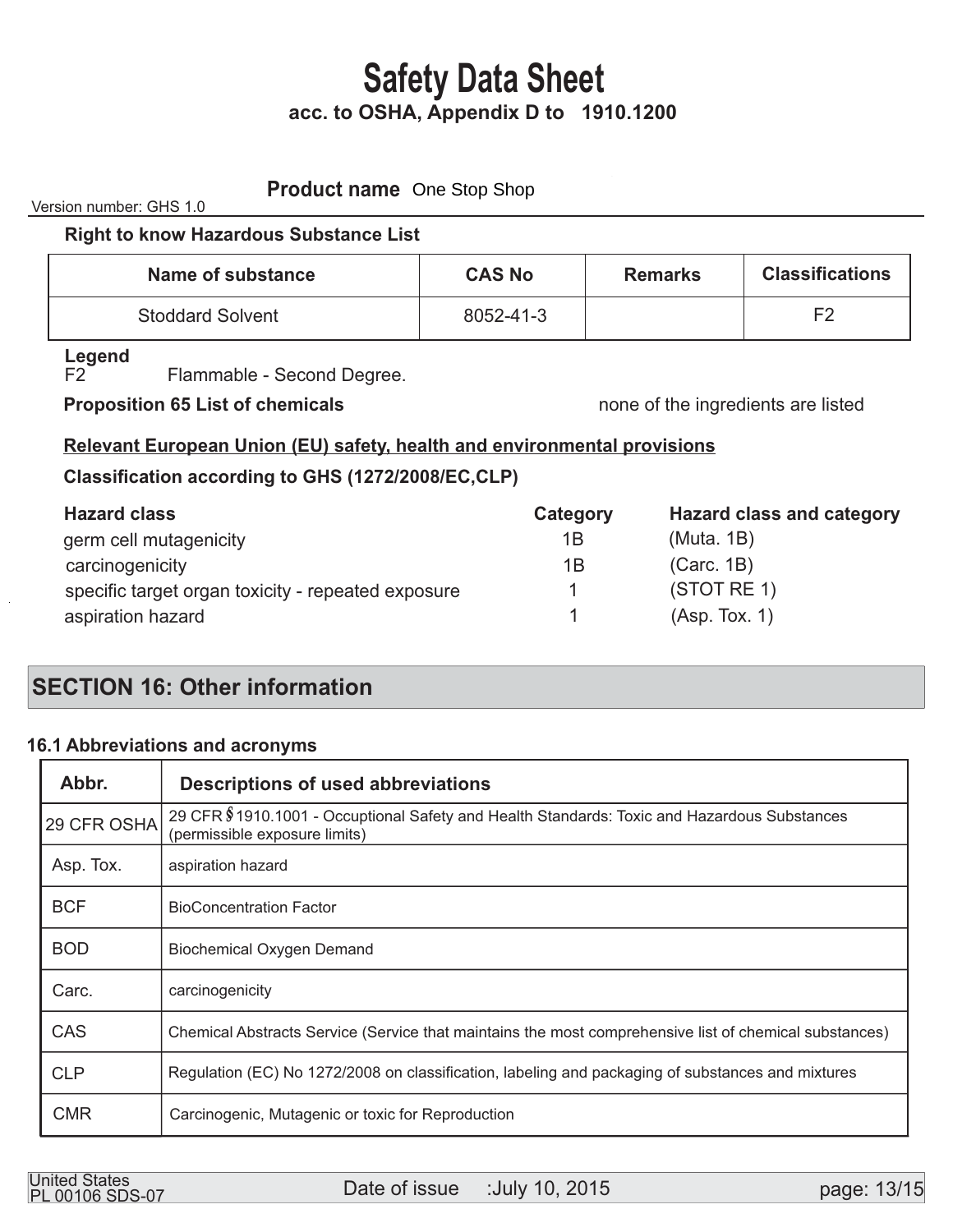### **Product name** One Stop Shop

#### Version number: GHS 1.0

| <b>Abbreviations and acronyms</b> |                                                                                                                                           |
|-----------------------------------|-------------------------------------------------------------------------------------------------------------------------------------------|
| Abbr.                             | <b>Descriptions of used abbreviations</b>                                                                                                 |
| COD                               | chemical oxygen demand                                                                                                                    |
| <b>DMEL</b>                       | Derived Minimal Effect Level                                                                                                              |
| <b>DNEL</b>                       | Derived No-Effect Level                                                                                                                   |
| Flam. Liq.                        | Flammable liquid                                                                                                                          |
| <b>GHS</b>                        | "Globally Harmonized System of Classification and Labelling of Chemicals" developed by the United<br><b>Nations</b>                       |
| <b>IARC</b><br>Monographs         | IARC Monographs on the Evaluation of Carcinogenic Risks to Humans                                                                         |
| log KOW                           | n-octanol/water                                                                                                                           |
| <b>MARPOL</b>                     | International Convention for the Prevention of Pollution from Ships (abbr. of "Marine Pollutant)                                          |
| Muta.                             | germ cell mutagenicity                                                                                                                    |
| NFPA®704                          | National Fire Protection Association: System for the Identification of the Hazards of Materials<br>for Emergency Response (United States) |
| NPCA-HMIS®<br>Ш                   | National Paint and Coatings Association: Hazardous Materials Identification System-HMIS® III, Third Edition                               |
| <b>OSHA</b>                       | Occupational Safety and Health Administration (United States)                                                                             |
| <b>PBT</b>                        | Persistent, Bioaccumulative and Toxic                                                                                                     |
| <b>PNEC</b>                       | <b>Predicted No-Effect Concentration</b>                                                                                                  |
| ppm                               | parts per million                                                                                                                         |
| <b>STOT RE</b>                    | specific target organ toxicity - repeated exposure                                                                                        |
| vPvB                              | very Persistent and very Bioaccumulative                                                                                                  |

### **Key literature references and sources for data 16.2**

 OSHA Hazard Communication Standard (HCS), 29 CFR 1910.1200 49 CFR § 172.101 Hazardous Materials Table (DOT)